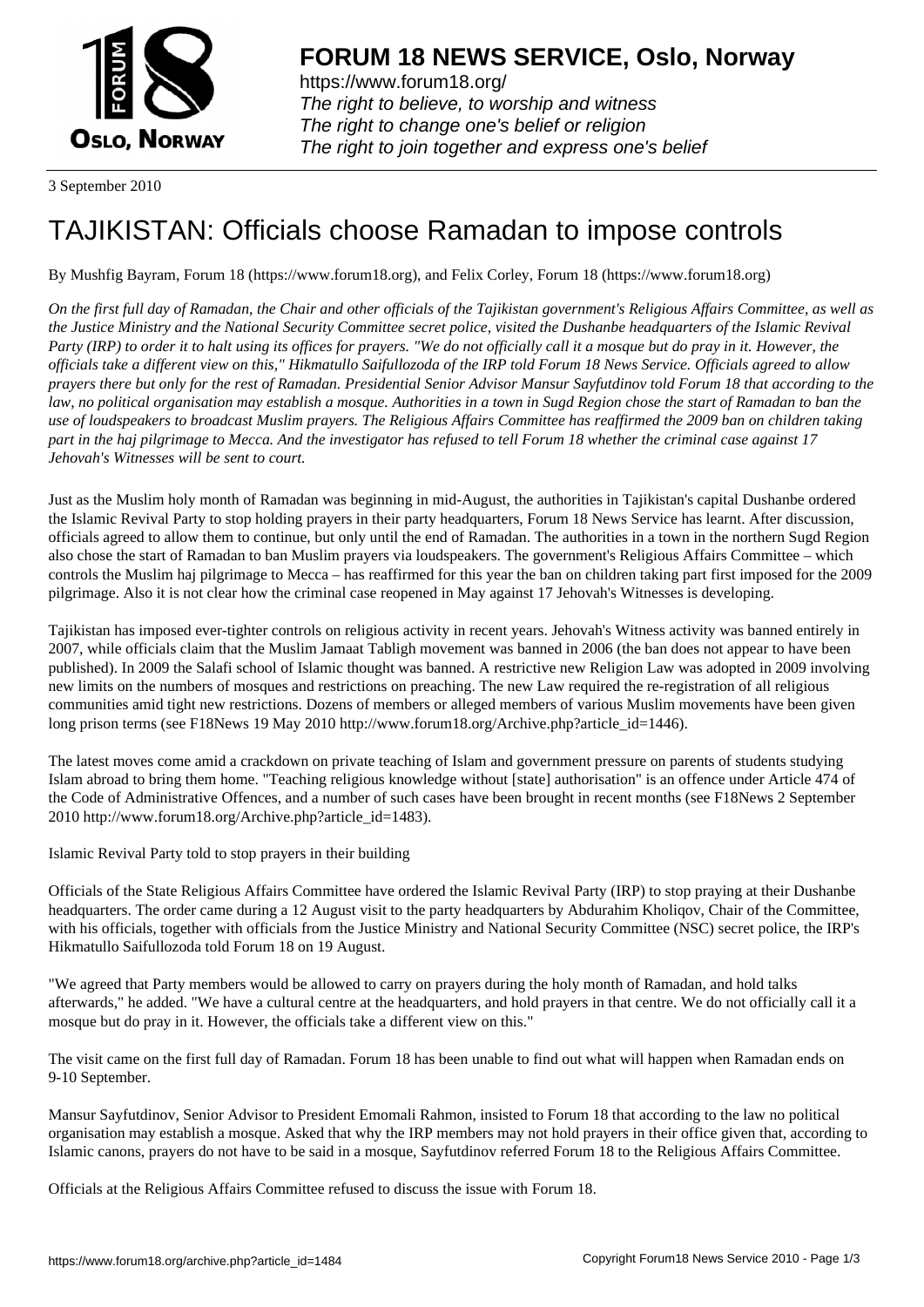Just before Ramadan began, the authorities in Panjakent in Sugd Region prohibited Muslim prayers via loudspeakers. The authorities said that "it could cause confusion and disturbs the peace," RFE/RL's Tajik bureau reported on 10 August.

Presidential Advisor Sayfutdinov said that this was done at the request of the local population. "There are also people who are not religious and who would not like to be disturbed by the noise," he told Forum 18. Forum 18 could not independently verify Sayfutdinov's claim.

Forum 18 has been unable to establish whether the ban will continue after Ramadan is over.

## Haj restrictions reaffirmed

Abdughaffor Yusupov, head of the Religious Affairs Committee's Haj Department, has reaffirmed that his Committee is maintaining the ban on children taking part in the haj pilgrimage to Mecca, which this year begins in mid-November. The haj pilgrimage is obligatory at least once in their lifetime for Muslims who are able to perform it (there are exemptions, for example for ill health) within Dhu al-Hijja, the twelfth and final month in the Islamic calendar.

In August 2009 ahead of that year's haj, the religious affairs department, then part of the Culture Ministry, announced that no-one younger than 16 nor older than 80 could take part. When government control over religious activity was passed from the Culture Ministry to the new Religious Affairs Committee in the wake of its establishment in March 2010, control of the haj was also transferred to the new body.

Yusupov told RFE/RL on 20 August that only citizens between the ages of 18 and 80 would be able to go on the haj, as well as the umra, the shorter pilgrimage to Mecca that can take place at any other time of the year. He added that the Religious Affairs Committee would record the income of applicants to ensure they could afford it.

He also said that the quota allocated to Tajikistan by the Saudi Arabian authorities has risen this year from 5,000 to 5,500.

Jehovah's Witnesses indefinitely under criminal investigation?

It remains unclear at what stage the reopened criminal case against 17 local Jehovah' Witnesses in the Sugd Region is. The case was originally brought in September 2009 to punish them for a meeting held in a private home in June 2009, but was dropped on 27 October 2009 when prosecutors found no evidence of any criminal offence.

However, the case was revived in May. The Sugd regional department of the NSC secret police sent letters to the 17, warning them that criminal cases against them were re-opened for additional investigation. The letter, signed on 7 May by NSC Senior Lieutenant F. Kurbonov, gave no reasons for renewing the investigation (see F18News 19 May 2010 http://www.forum18.org/Archive.php?article\_id=1446).

The case claims that the 17 violated Criminal Code Article 159 ("organisation of political parties, social organisations or religious organisations infringing the personality and rights of citizens") and Article 189, Part 2 ("inciting national, racial, or religious hostility"). A conviction under Article 159 is punishable by up to three years' imprisonment, while a conviction under Article 189, Part 2 is punishable by imprisonment of from five to ten years.

On 19 August, Investigator Kurbonov refused once more to tell Forum 18 when the investigation is likely to be completed and when the case might reach trial, referring Forum 18 – as he had done in May - to the Jehovah's Witnesses' lawyers. Refusing to give any other information, he put the phone down.

Jehovah's Witnesses from Almaty, Kazakhstan told Forum 18 on 19 August that none of the 17 has been summoned for questioning since the case was reopened. (END)

More coverage of freedom of thought, conscience and belief in Tajikistan is at http://www.forum18.org/Archive.php?query=&religion=all&country=31.

For more background see Forum 18's Tajikistan religious freedom survey at http://www.forum18.org/Archive.php?article\_id=1553.

A compilation of Organisation for Security and Co-operation in Europe (OSCE) freedom of religion or belief commitments can be found at http://www.forum18.org/Archive.php?article\_id=1351.

A printer-friendly map of Tajikistan is available at

http://www.nationalgeographic.com/xpeditions/atlas/index.html?Parent=asia&Rootmap=tajiki.